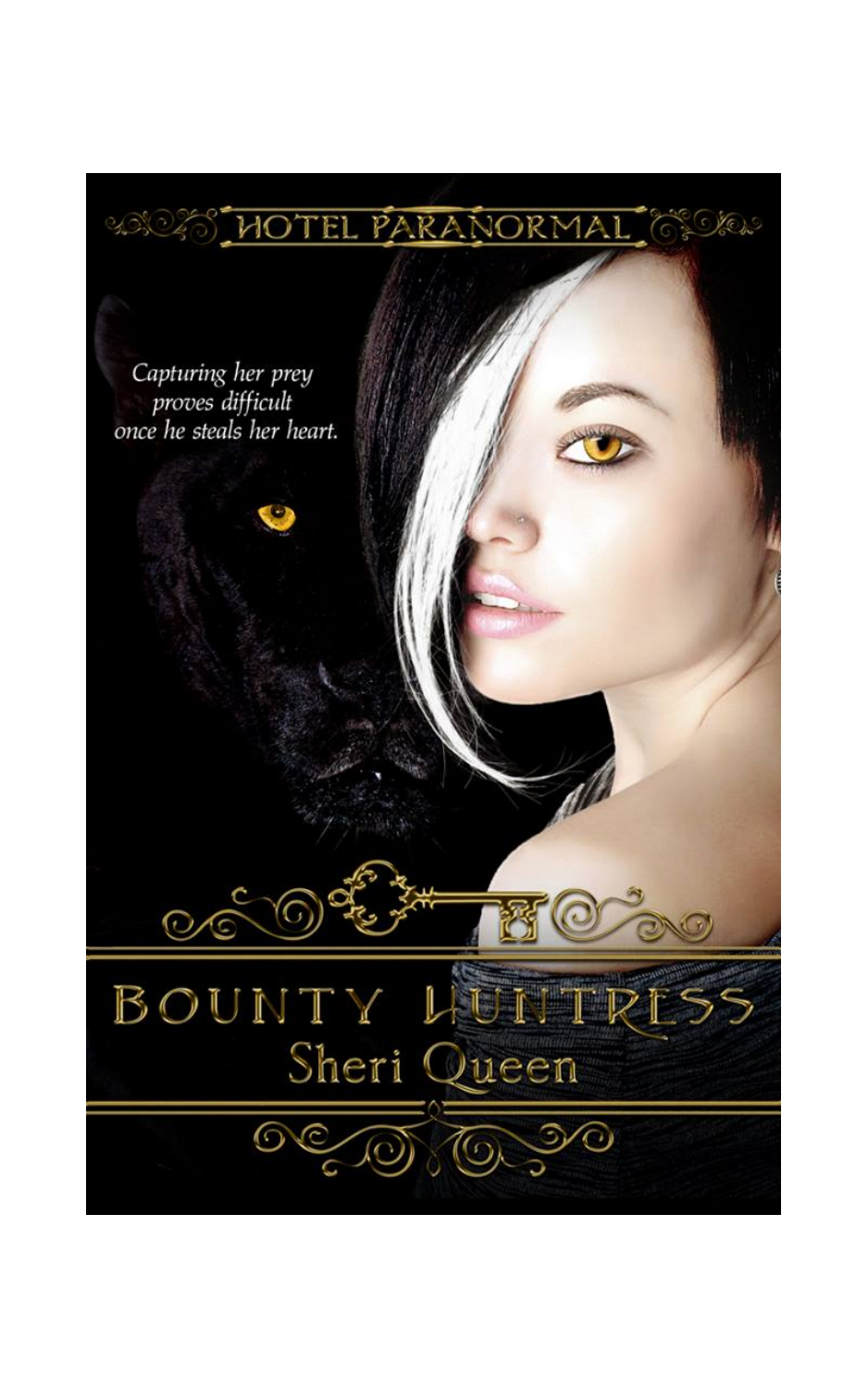# BOUNTY **HUNTRESS**

## SLEEPY HOLLOW HUNTER: BOOK ONE

Sheri Queen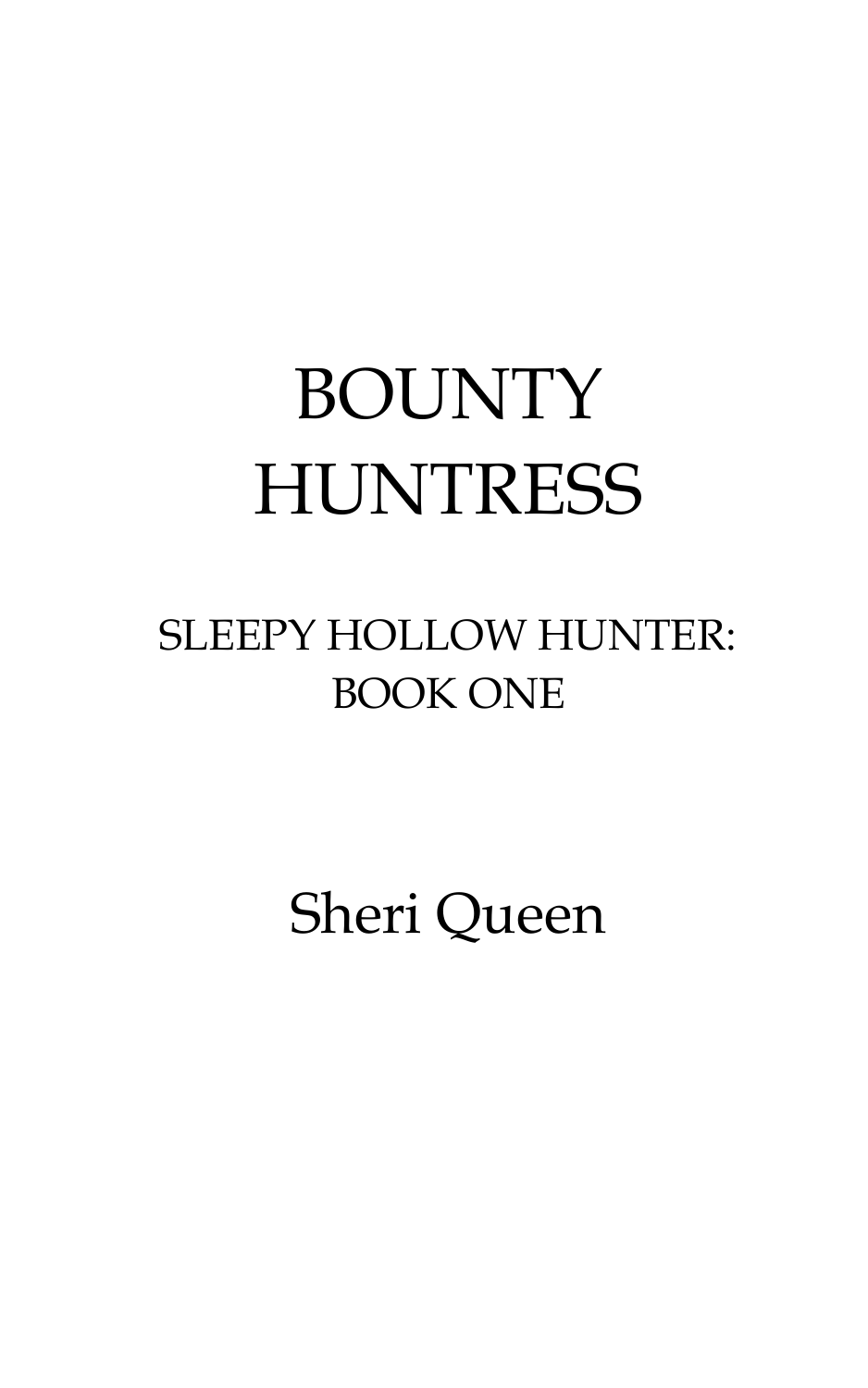Copyright © 2017 Sheri Queen

All rights reserved. Published by Wilda Press.

This book or any portion thereof may not be reproduced or used in any manner whatsoever without the express written permission of the publisher, except for the use of brief quotations in a book review.

This is a work of fiction. Any names, characters, businesses, places, events and/or incidents are either the products of the author's imagination or used in a fictitious manner. Any resemblance to actual persons, living or dead, or actual events is purely coincidental.

Cover design by X-Potion Designs

Editing by Carrie Gessner

ISBN-10: 0692803378 ISBN-13: 978-0692803370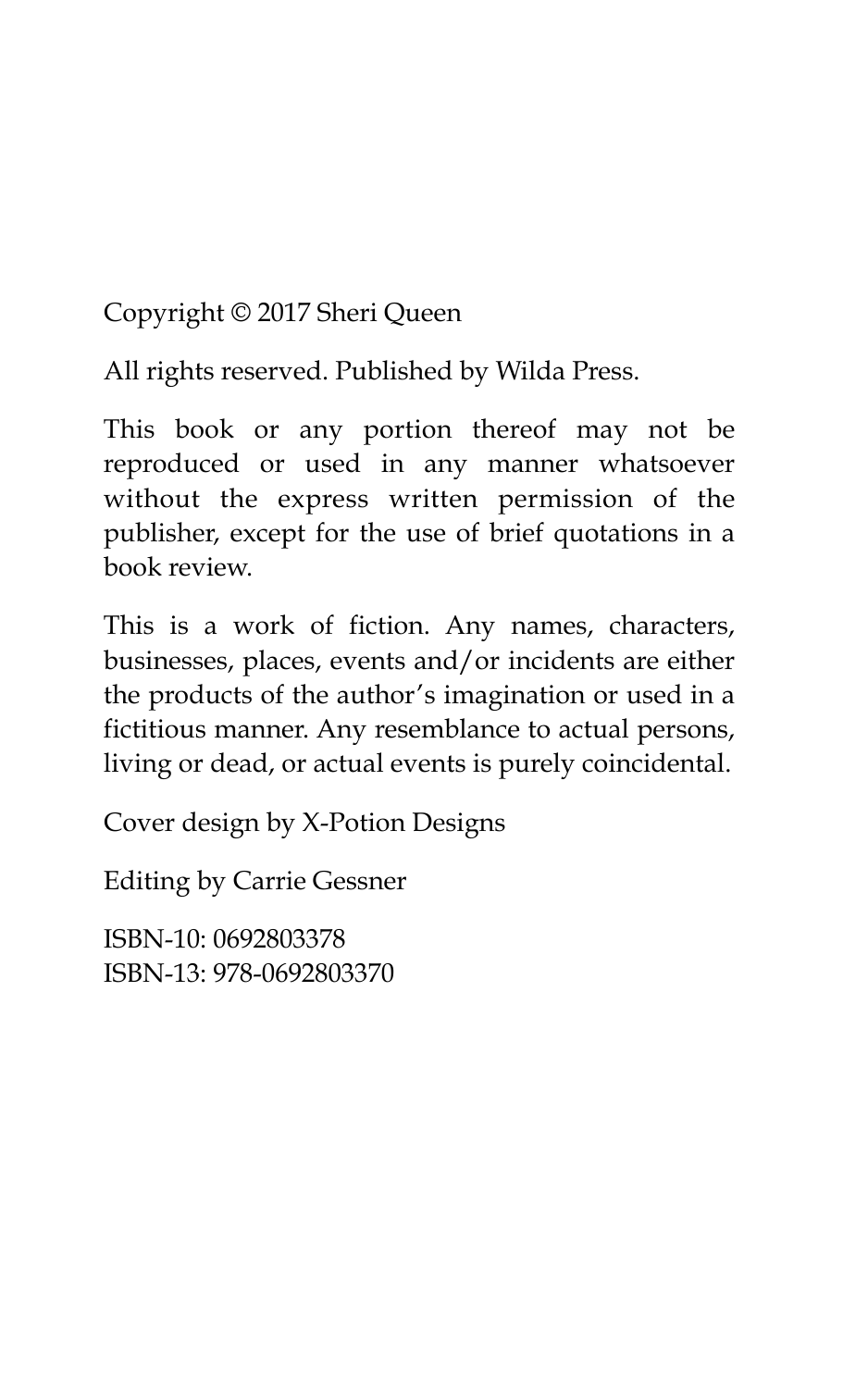#### CHAPTER ONE Mutther's

Whoever said "happiness is an inside job" sure as hell didn't know me. I preferred happiness that came from external sources, like bringing criminals to justice. Not that I cared for the justice part, but I sure derived a sense of satisfaction from the paycheck. Bounty hunters had a reputation for being selfserving, and I was no different than the rest. It was all about the money—not making friends—and this job would buy me *a lot* of happiness.

I repeated it several times, because fun was not something I was having at the moment. Pushing a Harley 1200 for half a mile on an old country road hitting potholes in the middle of the night—to get the drop on some werewolves had seemed like a good idea at one point, but I was having second thoughts as sweat beaded across my forehead. I tucked Miss Kitty into the shelter of a side alley and threw the tarp I'd brought over the sleek motorcycle. It'd either be here when I returned—*if* I returned—or it wouldn't. I gave my ride a final pat and slipped into the nighttime shadows near the alley entrance, staying downwind and praying the whiskey I'd splashed over myself would mask my scent. A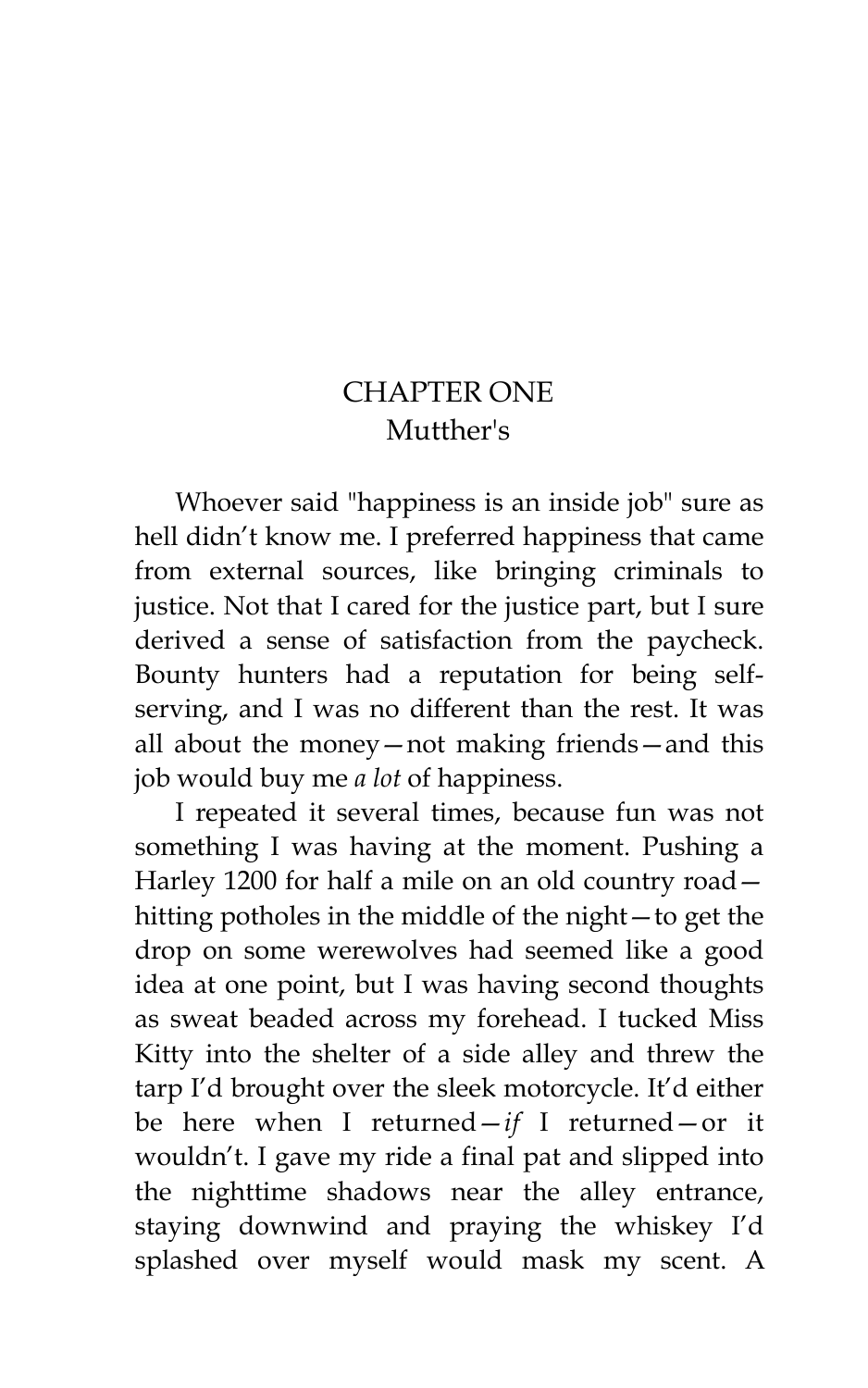woman—and worse, a Lykoi—didn't just walk into a place frequented by Dominant bikers. It was especially true in a small town where everyone knew one another.

There were protocols to follow and introductions to be made before approaching a one-percenter, and I doubted anyone would step forward to sponsor someone like me. I was half wolf and had been raised by a prominent pack in the area just outside the town of Sleepy Hollow, New York. I existed on the fringes of my pack, shunned for being part werecat. Most of the time I didn't mind going solo. It was how I lived. It also meant I wouldn't have to share the bounty reward that would give me the freedom I sought. Once I lured my target from the Hotel Paranormal and turned him over to my client, I'd have everything I'd ever wanted—a one-way ticket away from pack prejudices and a new life as a financially secure recluse. I flicked my tongue along my lips, tasting the freedom this deal would bring.

Half a block stood between me and my future happiness, but it might as well have been a mile for all the good it would do me. From the alley to the bar there was no cover, no shadows to absorb my presence. I'd scoured the surrounding area for another entry point to no avail. Barred windows and a padlocked backdoor thwarted me. I had one shot at getting inside before anyone could stop me, and that meant waiting until the barkeep kicked the last of his patrons out at closing time. While they were busy getting on their bikes, I'd make a mad dash to the front door. I was grateful the street was deserted at this hour, but it was almost too quiet. One stupid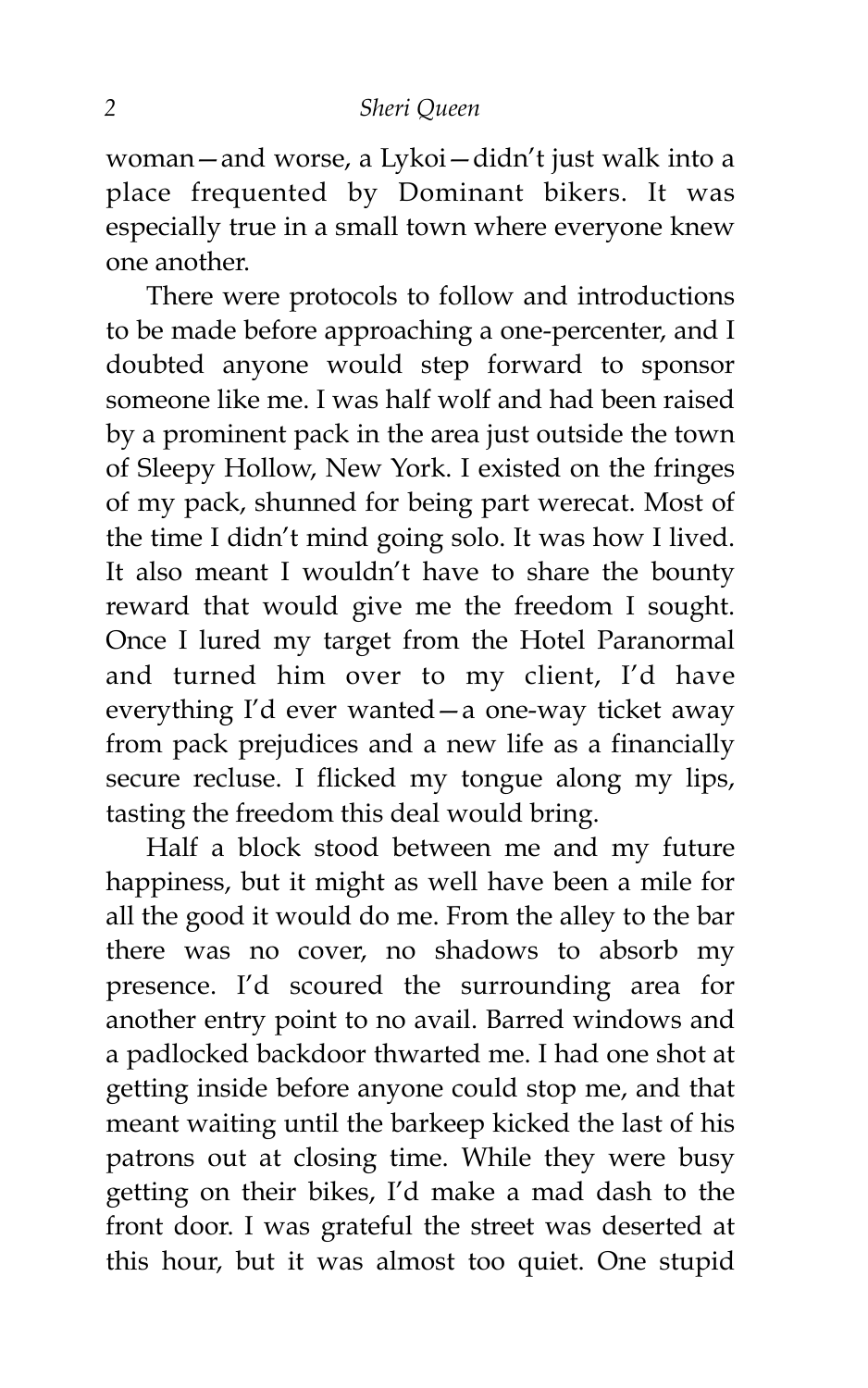move on my part could mean disaster.

I calculated the distance from where I stood, hidden in the alley, to the bar's entrance and figured I'd probably be fast enough to make it as long as the wolves were so drunk they wouldn't notice me until it was too late. It was a long shot, but the only one I had. Wolves were quick, even inebriated ones. Their metabolism burned off alcohol within minutes of downing it, which meant my window of opportunity was about the size of a mouse hole. In my Lykoi state I was faster than a wolf—I'd honed that particular skill long ago with all the times I'd been chased—but I couldn't go Lykoi. Paws didn't lend themselves to turning doorknobs, so I'd have to do this the hard way. Nothing new there.

I leaned against the brick wall and let the cool autumn air soothe my restless body. My calf muscles twitched, and my stomach rumbled. It was tempting to give in to the urge to transform and run through the woods I'd passed on the way into town. Maybe even hunt a bit of rabbit. I let out a slow breath and resisted my primal desires.

I counted four bikes outside the bar. Mutther's might be a neutral, no-colors establishment, but I still had to get past the owners of those bikes. Four bigass obstacles between me and the portal to the Hotel Paranormal. I knew portals existed in most major cities—definitely in Manhattan—but, of course, my only way into the hotel would be through a wolf biker bar. My luck ranged from bad to stinking bad. I was long overdue for a bit of good luck, but I didn't look for that to happen tonight. My usual mode of blending into the background to avoid attracting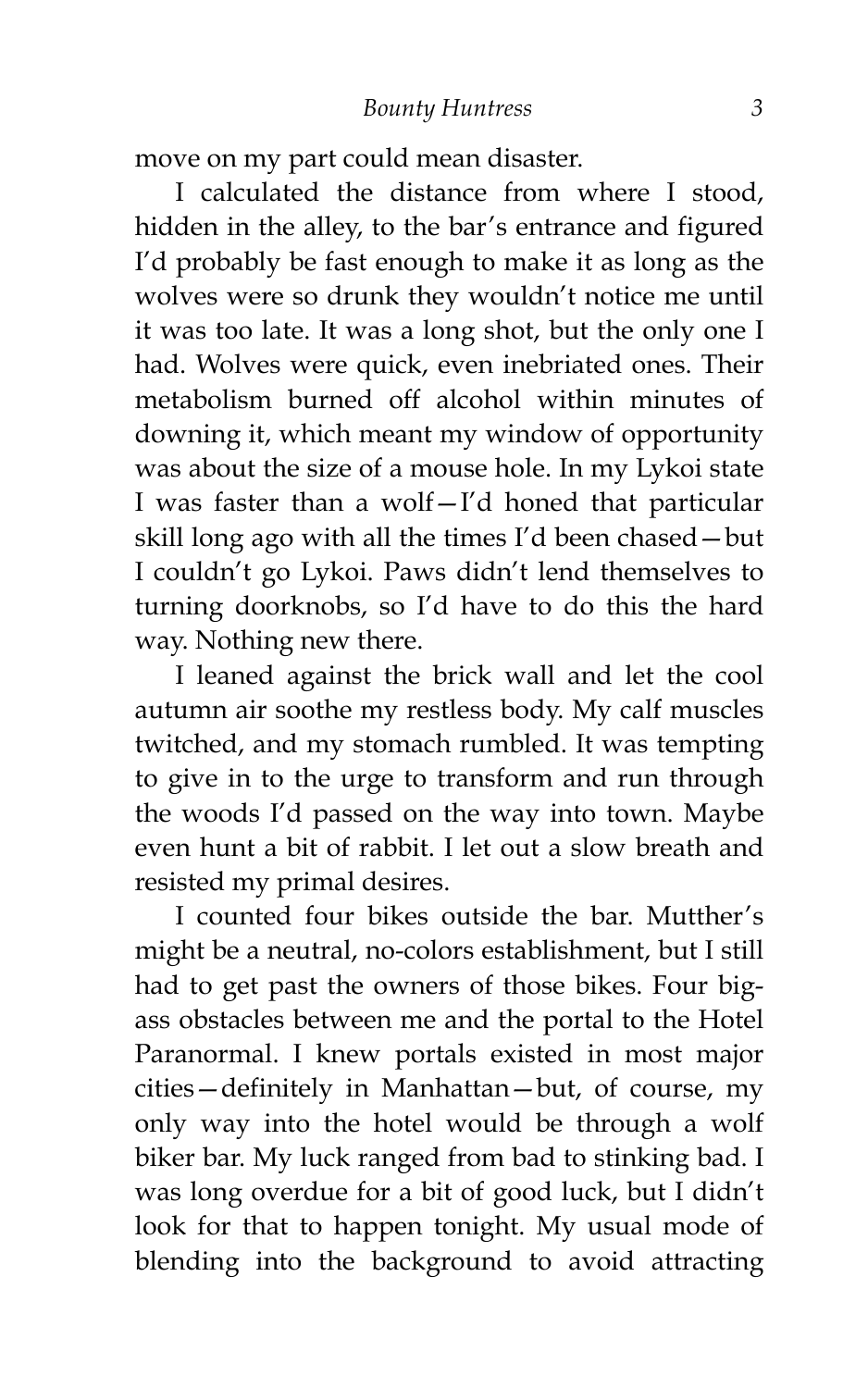attention wasn't going to work here. There were no crowds to lose myself in, and the glaring neon sign covering three quarters of the bar's facade was a beacon spreading a swath of red across the sidewalk. Anyone wishing to enter the bar would be doused in light. This had to be the hotel's idea of a joke—or a test.

I pinned my hopes for survival on Mutther's neutrality. As long as I got in the bar and stayed in, I'd be safe. I wasn't stupid enough to think the wolves would make it easy if they saw me. They'd follow—to hell with whether the bar was closing. I had to find the portal as soon as I slipped inside, or I might accidentally-on-purpose get shoved back outside where it'd be open season for a certain female bounty hunter. It's a good thing I could transform on the run.

On my ride north, I had lots of time to think of a decent plan, but this was the best I could come up with. I tried to ignore the fact that most of my plans blew up in my face—sometimes literally. I rubbed at the patch of hair that was still growing in from one of my last bounty hunter adventures. I'd had to improvise by styling a ragged, one-sided cut, which brought out the white streak in my black hair, but I liked the new shorter version, so silver lining, make lemonade when life hands you lemons, whatever. I did okay then, and I'd make do now, unless I couldn't get through the inter-dimensional portal. There was no guarantee the damn thing would open for me, even with the business card I had stowed in the back pocket of my jeans. To most people, the little card with *the Hotel* printed on it wouldn't garner a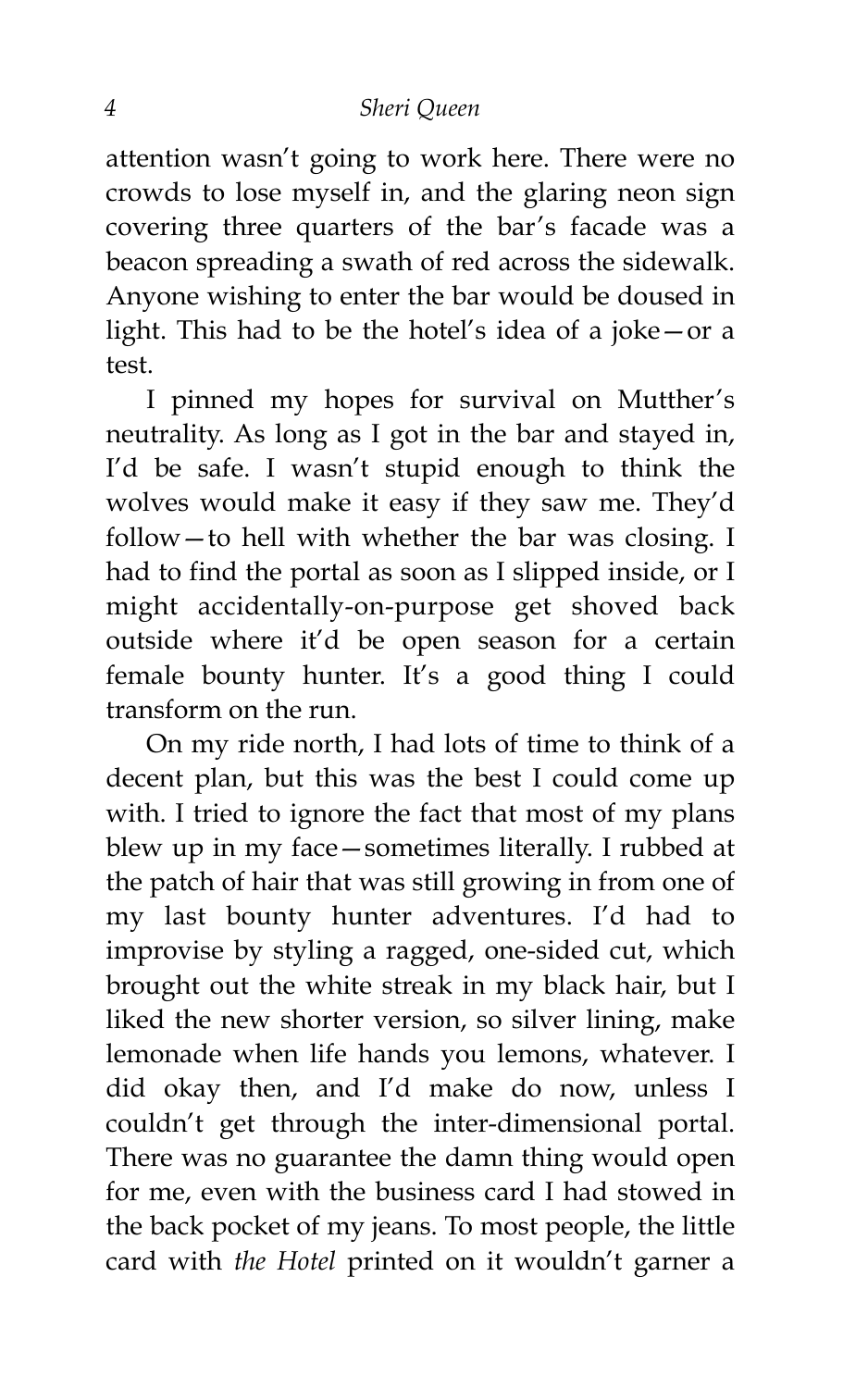passing thought. To those who possessed one, it was the way into the Hotel Paranormal. I did a quick check to be sure it was still there and wondered what it had cost my client to obtain my admittance. It couldn't have been cheap. Money or favors seemed to be the only way to access the exclusive hotel. Yeah, the case had high-risk factors like death or maiming —neither of which I wanted to experience—but I couldn't pass on the reward.

I perked up at the sound of the front door banging open. The red neon beacon flashed alarmingly close as if daring me to make my move. I balanced my weight on the balls of my feet anticipating the exact moment the little mouse hole of opportunity would show itself. I cleared my head of any thoughts of failure. I had this.

But Fate hated me. She truly did. I placed one foot into the red zone, waiting for the club leader to finish struggling into his vest so he'd turn away from my alley and towards his bike, when my mouse hole of an entrance was blocked by a rather large guy. From the heavy flavor of his scent reaching me, it was another wolf. Not one of the bikers. Shit!

I flattened against the wall, hissing my disgruntlement in a slurry of curses, and stared up at the half-moon slowly being consumed by clouds.

"One break. I just need one."

If any greater powers existed, I hoped they were listening, because I didn't stand a chance otherwise. I inched closer to the edge of the building so I could keep an eye on the group gathered in front of the bar.

"Hey, Mutther," slurred the club leader.

"Yeah?" Mutther stepped out from the doorway,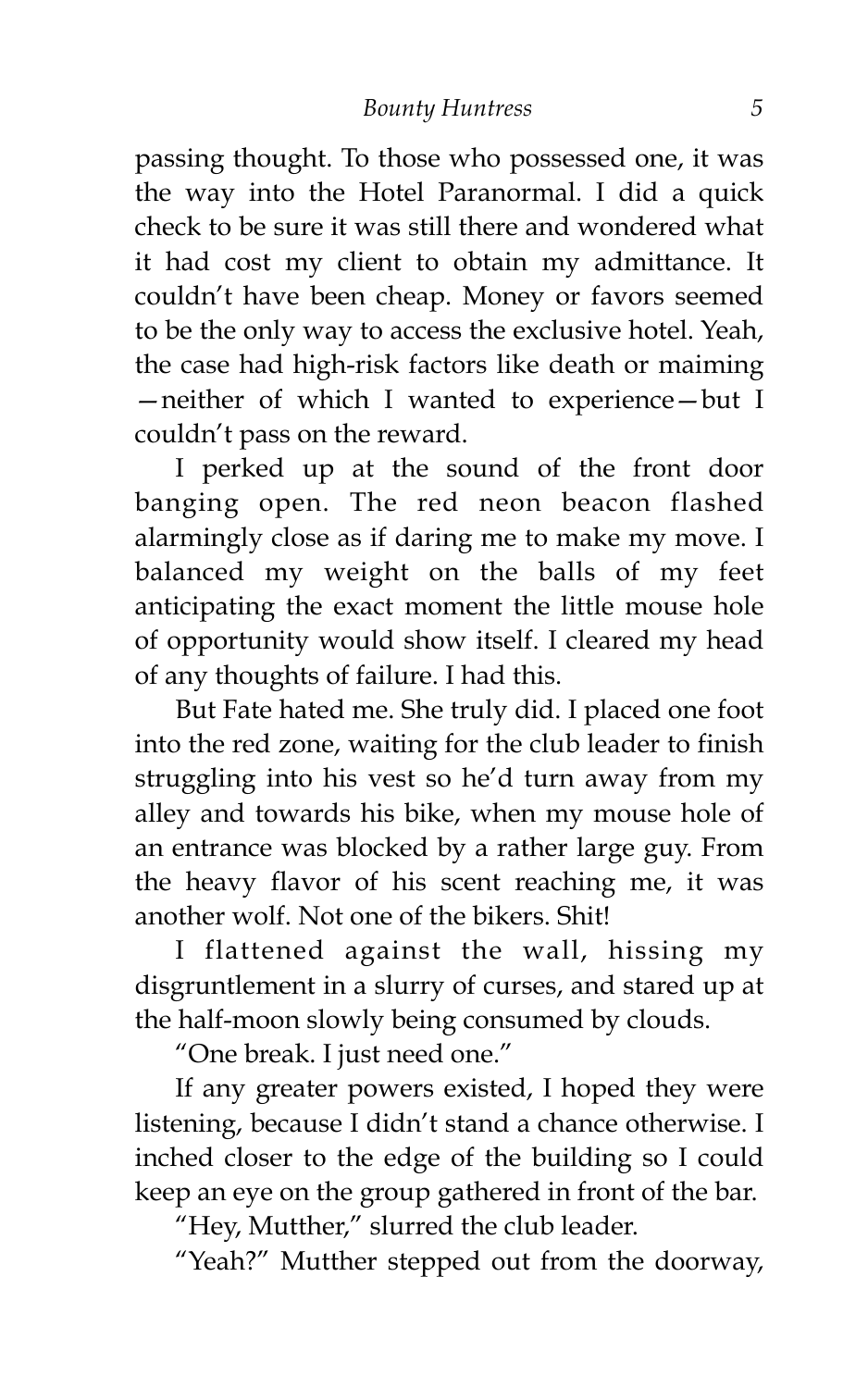but not far enough to widen the mouse hole.

"You're a good sport, man. Damn good sport."

The leader had gotten into his vest and had managed to find purchase on his seat. The booze buzz must have started fading, and with it, my plan. There was that bad luck again. The other three revved their bikes, waiting for the word to take off, but their leader was too talkative. I ground my teeth at the inane conversation.

The lead biker pointed a finger at Mutther and shouted over the engine noise. "Next time the last drinks are on me, even if you lose again. You don't have much of a poker face. Easy win."

"Sure was," Mutther said, grinning from ear to ear, "and I hate to break it to you, but you lost. The drinks are on your tab."

"What the fuck?"

Deep billows of laughter filled the street. I would have laughed too, if my current situation weren't so bleak. Instead, I recalculated my chances of making it past the bar owner. Slim to none. Not good odds, but I never paid attention to odds.

"Later, Nick." Mutther waved the bikers off and started back inside.

Nick huffed a couple of times as if he had more to say on the matter, but the words stuck in his throat until he gave up on the effort and kick-started his bike. It roared to life and the four men took off down the street, spraying a fine trail of grit behind them. I didn't wait to see if they'd glance back my way. I ran for the door that was almost shut, not caring about being in the red zone. Stealth didn't matter anymore. Mutther placed his hand on the edge of the door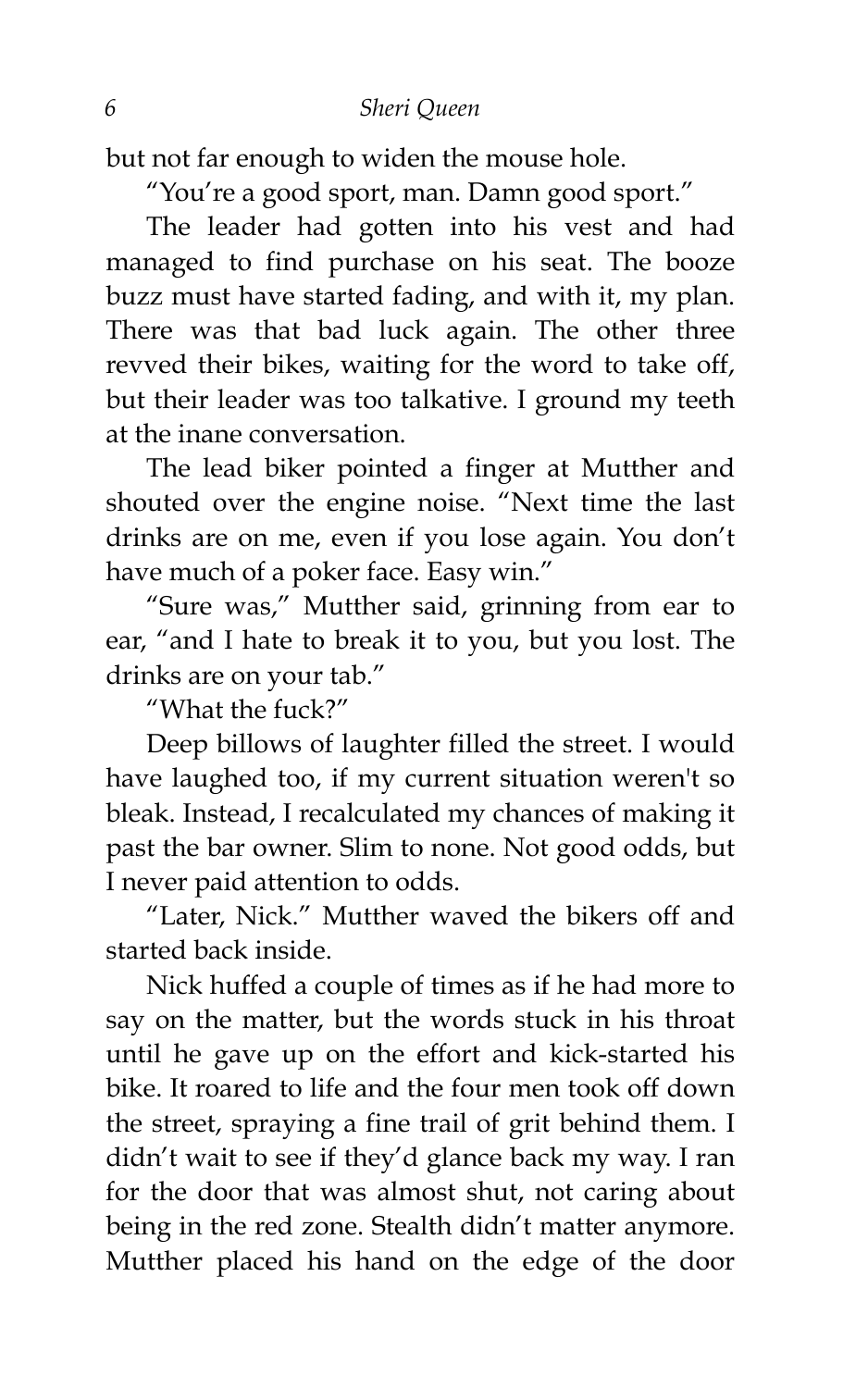right when I blasted through the entryway. My momentum hurtled me forward, straight into him, knocking him backward. If I hadn't built up speed on my dash, and if he hadn't been caught by surprise, I never would have been able to unbalance him. He was big, strong, and as solid as a mountain. He stared down at me, eyes wide and mouth slightly open, but within a nanosecond he had a tight hold on my wrist.

"Hey," I said, attempting to catch my breath. I didn't try to twist away from his grip, because while my uncle often said I was a glutton for punishment, it wasn't true. I didn't like pain any more than the next sane person and I'd already gotten hurt when I banged into Mutther. I was pretty certain I'd have a few bruises by morning. Mutther continued to stare. I didn't know quite what to say, so I laid it out for him. "Sorry about intruding, but I have to get through the Hotel Paranormal portal as soon as possible." I managed to pull the business card from my pocket with my other hand. My knuckles stung. I'd scraped them when I catapulted through the entrance, but didn't recall exactly how—probably grazed myself on the door plate, which was a typical move for me.

While Mutther appeared to be mulling over his response, I took a moment to get a better look at him. He had an earthy quality about him and not just because he reminded me of a rugged mountain. He didn't seem older than maybe his late thirties, but it was like he belonged to an older time, when nature held reign over men. This was a guy who in another era would have been a worthy king. He noticed me watching, raised an eyebrow, but said nothing, still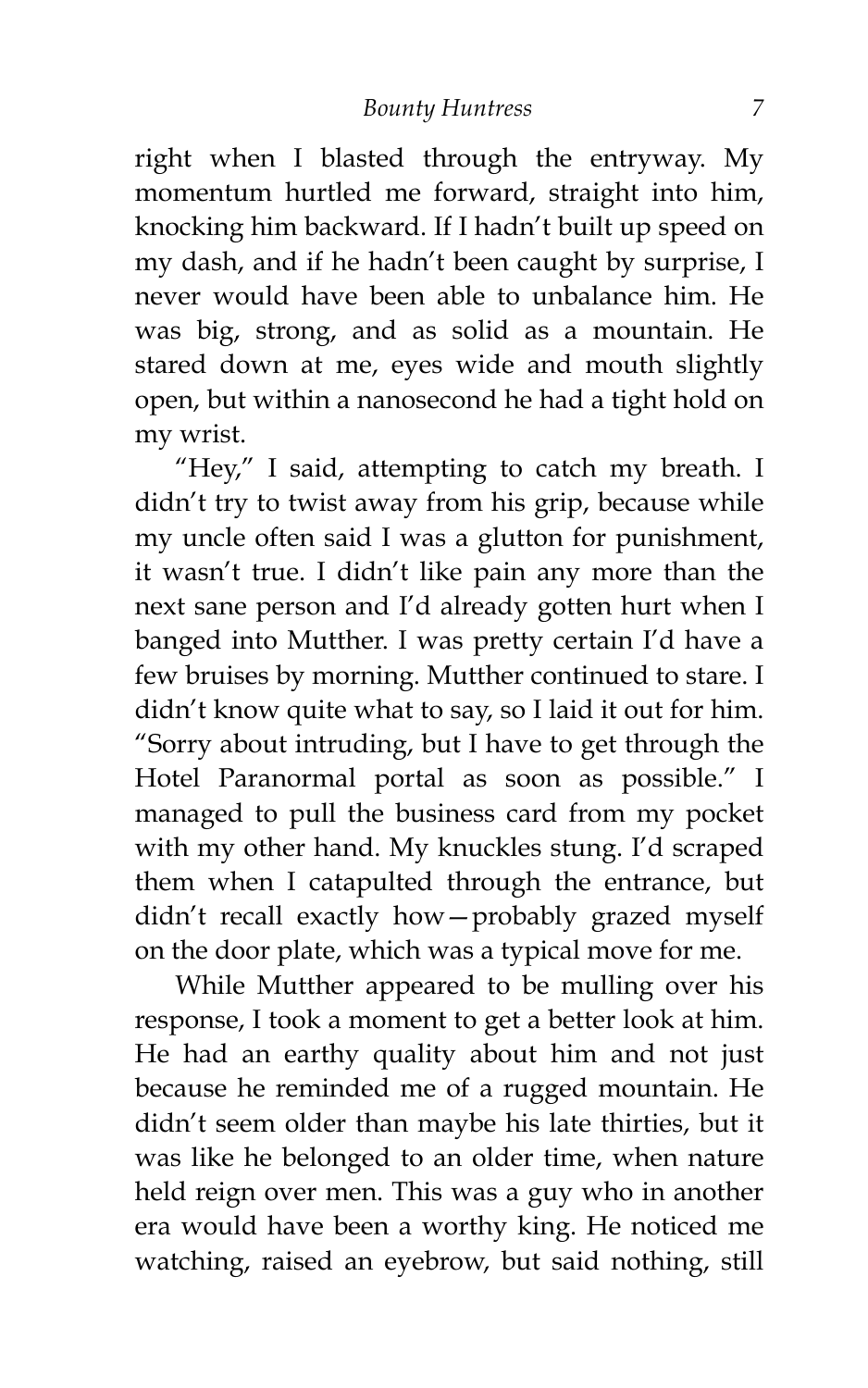holding my wrist. I held the card out to him, keeping my bloodied fist from contaminating my ticket into the hotel.

He kicked the door shut and released me to take the card in a blur of motion. If he meant to intimidate me, he had much to learn. I'd grown up with a pack of wolves who took pleasure in taunting me. I knew how to keep my feelings inside—well, most of them. Anger *did* tend to get away from me. I held my ground, never flinching at his movement. At least he hadn't tossed me outside, but the distant rumble of the bikers didn't mean I'd be safe if Mutther changed his mind, so I had to play this right. Although he didn't belong to the gang that had just left, his wolf howl would alert them and they'd be back in a flash, sober—not good for me.

Mutther, however, didn't raise the alarm, and I relaxed a fraction, keeping my mouth shut, which was not an easy task for me. I bit the inside of my lip hard enough to draw blood.

"You sure the hotel will let you in?"

The familiar heat of anger crept up my neck. I wasn't sure about getting into the hotel, and he could see it on my face. I had no idea if the hotel would let half-breeds like me pass the threshold, but my employer hadn't seemed to think it a problem, so why should Mutther? "I have a valid reservation."

He laughed and walked towards the bar. I followed him—fists firmly at my sides—taking in my surroundings. It was a standard bar—dark wood paneling, flat screen centrally located for easy viewing, several smaller screens hung along the back of the bar tuned to different sports channels, round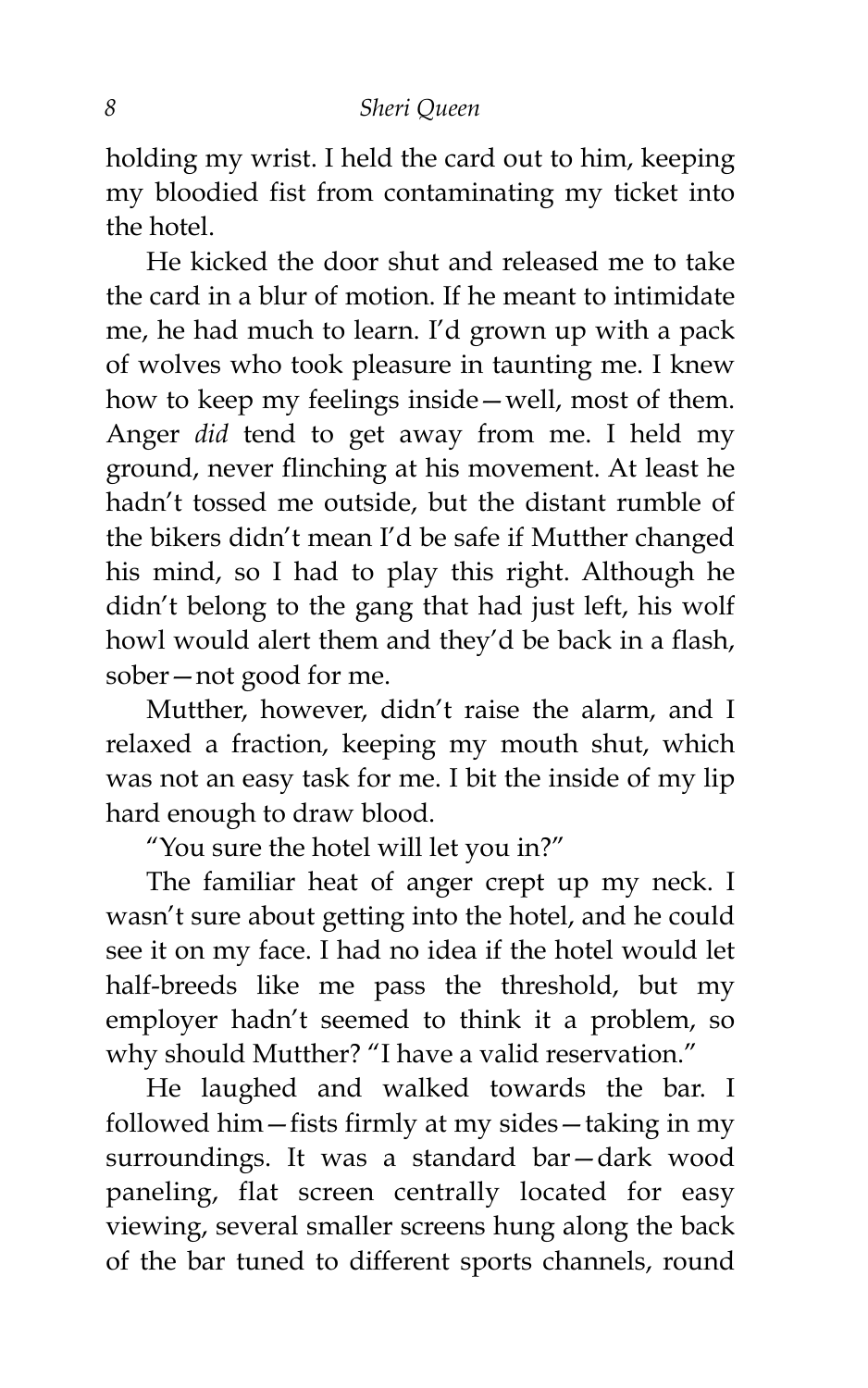tables that seated four spread haphazardly around the room as if they were constantly being shoved out of place and Mutther had stopped trying to arrange them. A pool table sat in a far corner and a well-used dart board hung on the wall a short distance from a cue rack. Despite its disorderly appearance, the place was spotless. Mutther cared about his establishment. He snagged remotes and turned everything off.

"Newbies," he said.

I had no idea what he meant, but the tone irked me. I might be in my late twenties, but I wasn't a young upstart. I was a seasoned bounty hunter and I was about to remind him of it when he moved off to clear away the last of the drinks.

He grabbed a cleaning rag and rubbed the mahogany bar top until my reflection stared back at me, revealing the frustration and resentment I felt boiling just beneath my skin.

"Reservations don't mean shit. Your admittance card can be wiped clean," he continued. "The *hotel*  decides who gets in."

He emphasized hotel as if the place had a mind of its own. I sat on a stool directly in front of Mutther and ignored my reflection. "Suppose you tell me how you know all this. I have it on good authority that I shouldn't have any problems with my reservation." It was a white lie, and I had an inkling he knew it. "The problem I have is the entry point." I swept my arm in an arc to encompass the bar. "Not exactly the most convenient location for a portal, if you're someone like me."

Mutther actually frowned at that. I hid my surprise but wished I knew what he was thinking for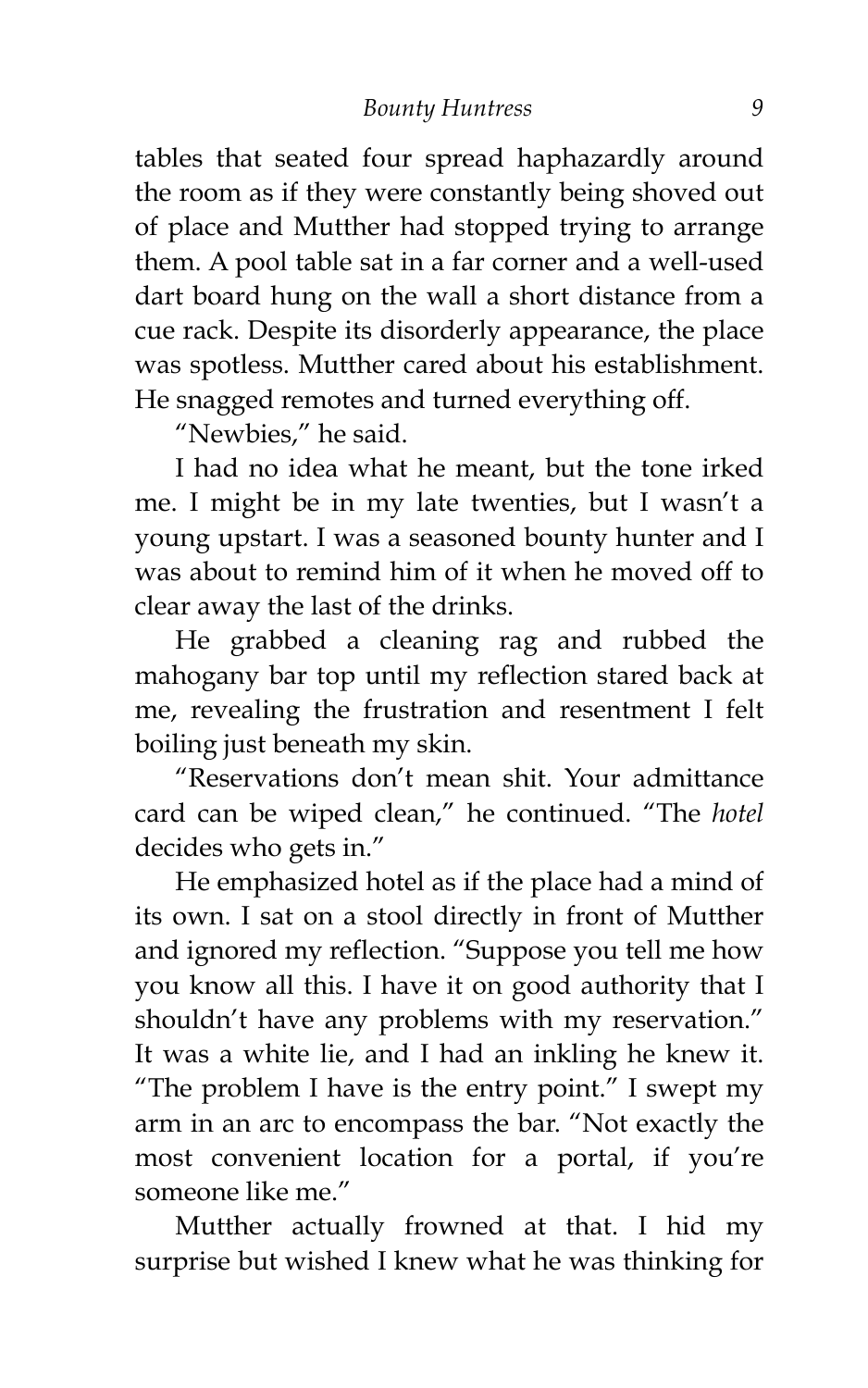him to have such a reaction. I'd expected him to be judgmental or at the least indifferent. Both reactions I'd grown accustomed to when meeting people for the first time. My kind tended to elicit such responses.

"I suppose you have a point."

He carefully folded the rag and stowed it behind the counter. He poured two shots of whiskey and handed me one, meeting my gaze. "What I meant was the hotel is a safe harbor. It won't allow harm to come to its guests." He eyed me a long moment over the brim of his glass before downing his drink.

"My intentions are harmless." I said it with conviction, but a tiny part of me buried in the recesses of my conscience called me a liar. I didn't have malevolent motives, but my actions could hardly be called harmless. I was after Alexander Holden, who was accused of murdering his betrothed. His future, and possibly his life, was at stake. I knew it, but did the hotel?

"Then I guess it's time you used the bathroom." He pointed down the dimly lit hall to a nondescript wooden door.

"Excuse me?"

A wry smile spread across Mutther's face. "It's the only bathroom I have, and it happens to double as the portal, but only to those able to see it."

The realization of his words hit me hard. My pulse quickened as doubt crept up my throat, making my response barely more than a whisper. "So I might not see it?"

Mutther nodded.

"Fantastic." I hopped off the stool and headed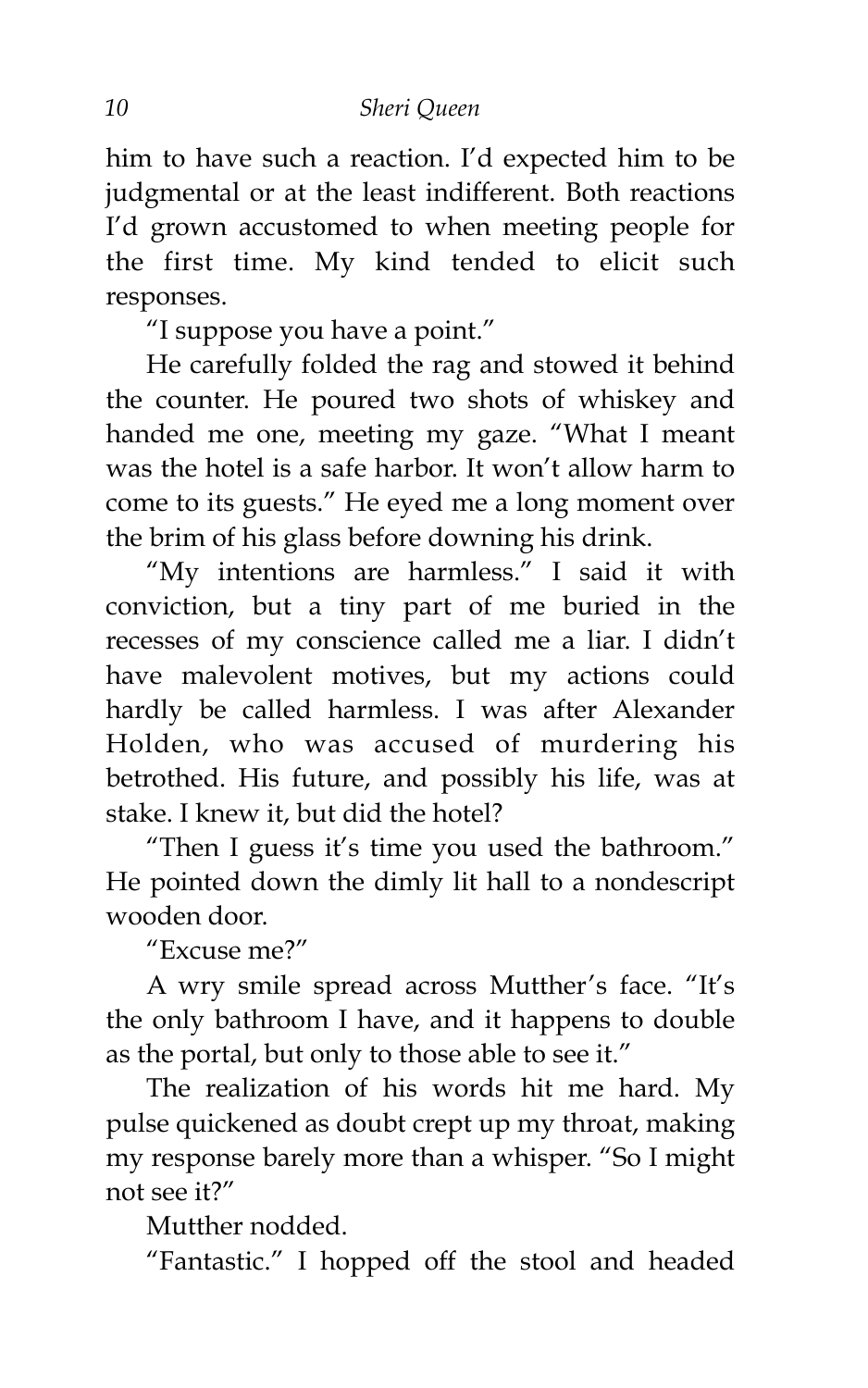down the hall. Mutther hadn't budged, but I could feel his gaze on my back. I hesitated for the briefest moment with one hand against the wooden surface and my other on the handle. I cast a look back at Mutther. "Wish me luck."

"Luck."

He hadn't said 'good luck,' just 'luck,' but I'd take it just the same.

I turned the knob and opened the door a few inches. "Wait," Mutther said, catching up with me. He handed me the business card I'd given him. "You'll need this to enter the hotel. The portal is simply the first step."

As soon as I took it, light emanated from the partially open door. I prayed it was a good omen.

I had no idea how many steps I'd climb to reach my destination or if the steps he mentioned were true steps, but he knew more than I did. "By the way, I'm Janda. Thanks for your help."

"The name's Matthias. And you're welcome."

I cocked my head, as if that would clear everything up. "If your name isn't Mutther, then why did the bikers call you that? And why does your neon sign say it? Isn't this your bar?" My curiosity made my usual tactlessness worse. I hurried to retract the questions before I annoyed him too much. "Never mind. It doesn't matter. Thanks for letting me use the . . . bathroom." I gave him a smile I hoped would make up for any blundering on my part.

He grinned. "It's cool. Yes, this is my bar. No, my name isn't Mutther. It's a nickname that kind of stuck."

"Oh. I see." I didn't really but refused to keep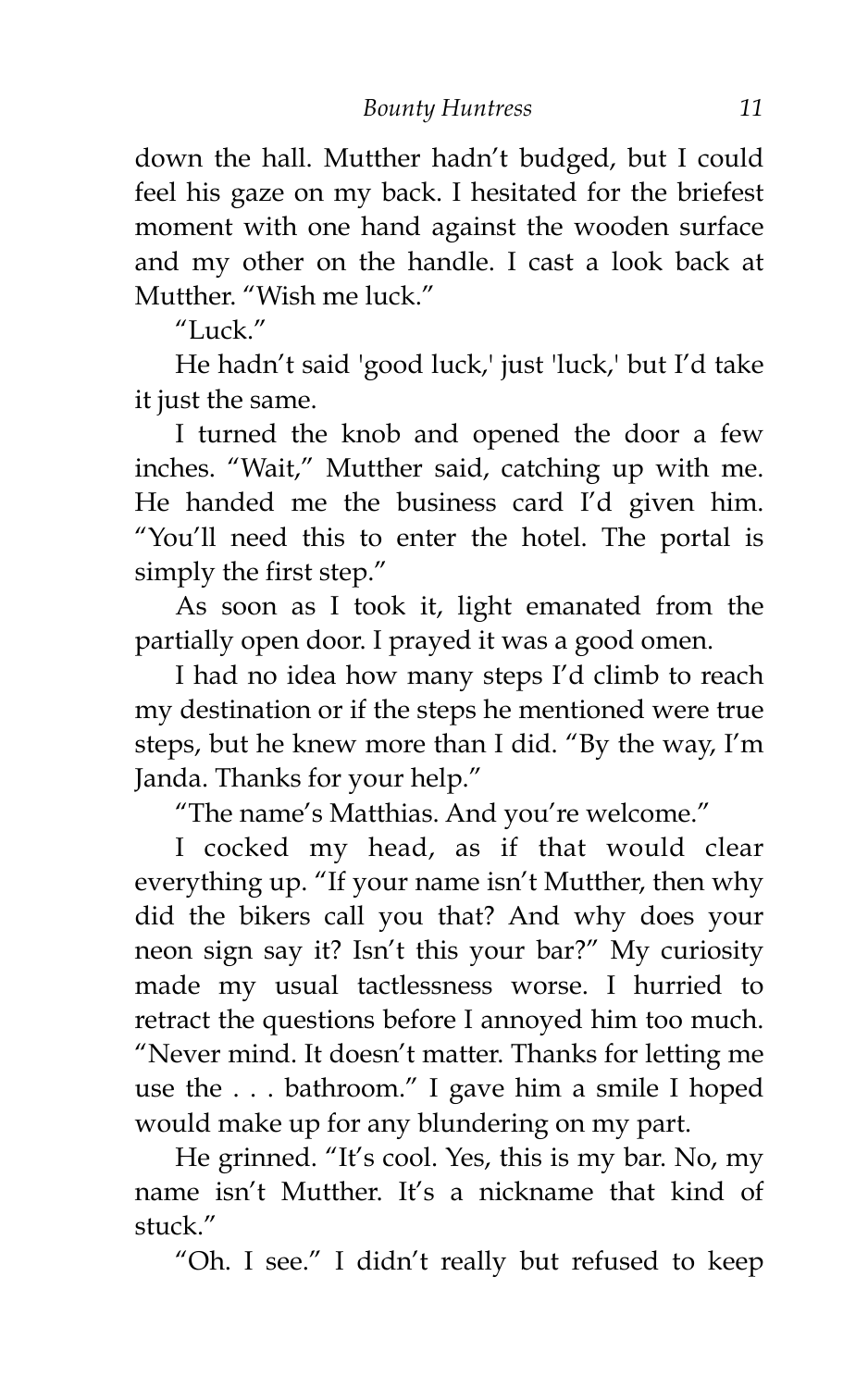putting my foot in my mouth. I felt warmth coming from the light seeping through and wanted nothing more than to continue onward.

Matthias moved close enough for me to feel his breath on my shoulders, then my neck. It was the slow stalking of a predator and it put my senses on high alert. I applied more pressure against the door. It creaked open.

"Thanks again," I said.

"Matthias Utther at your service." He did a mock bow and stepped back, giving me free access to the portal.

I stepped forward, paused as the knowledge of what he said sunk in, and spun back to him. "Ah. I get it. First initial and last name." I chuckled.

"Fast learner," he said. "You'll need it where you're going."

My smile faded.

"Just watch your back. That's all I'm saying."

"Sure thing," I said, dreading pushing the door all the way open. Fear finally rose to the surface. Why did he have to go and say that? I understood why he'd gone all predator on me. I needed to be on my guard and he'd just played on my survival instincts to get me ready for what would come.

Before I could go any farther, Mutther grabbed me for the second time that night, held my arm, forced me to slow down and not rush through the portal the way I'd rushed through his front door.

"I'm serious about being careful. Unless the hotel allows you to use a different portal on your return, you'll have to come back through here. Your best bet is to aim for when the bar is closed, otherwise you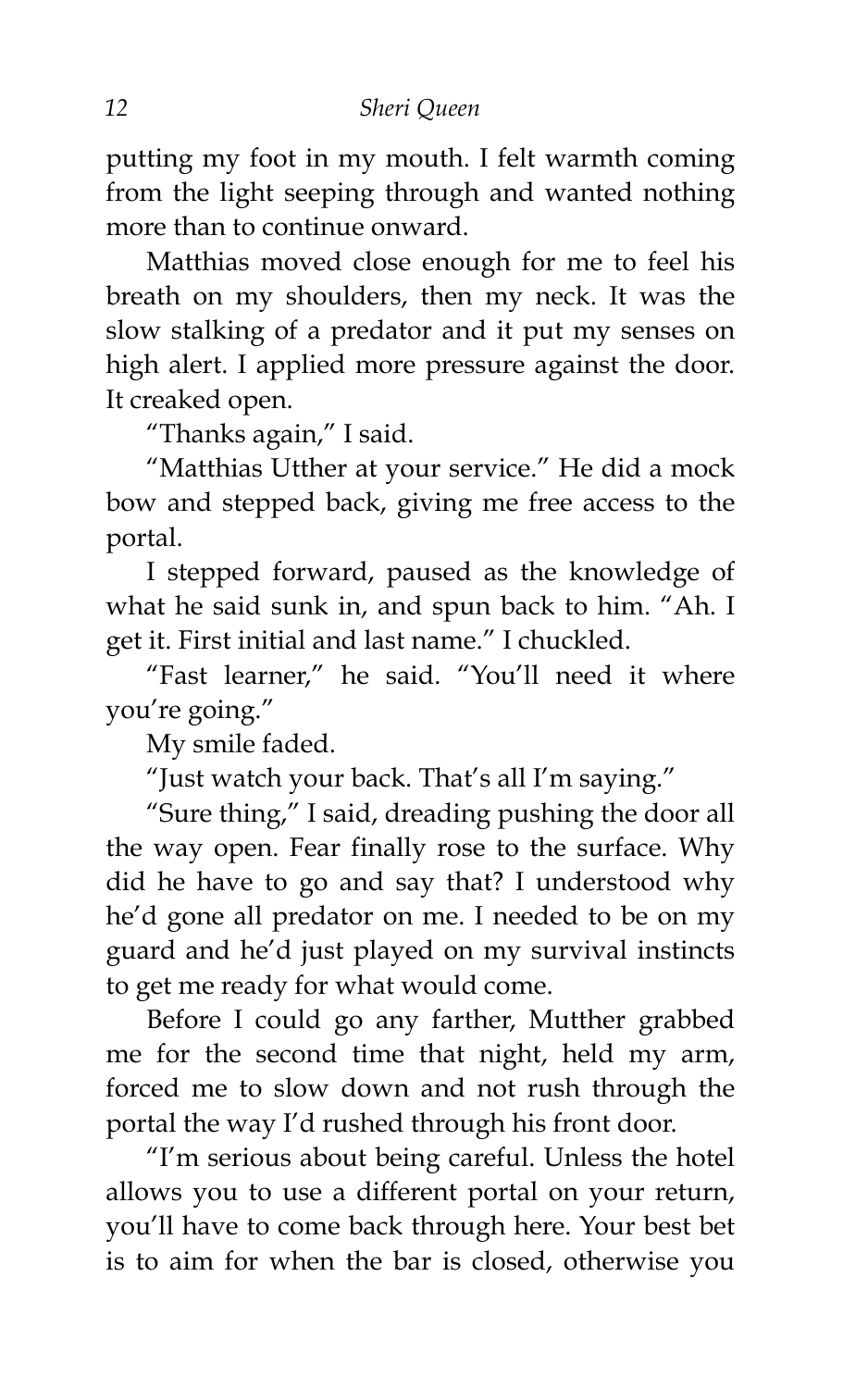could end up smack in the middle of a full house. That wouldn't be in your best interest."

I swallowed some of my fear. "No, it wouldn't."

His hold on me tightened. "The hotel can play tricks on you, taunt you, goad you into doing things, but it always does what it thinks is best for its guests. It also wouldn't hesitate to throw you out to the wolves—if it felt you deserved it—get my drift."

Unfortunately, I did. "Thanks for the warning." He released me and I crossed over the threshold.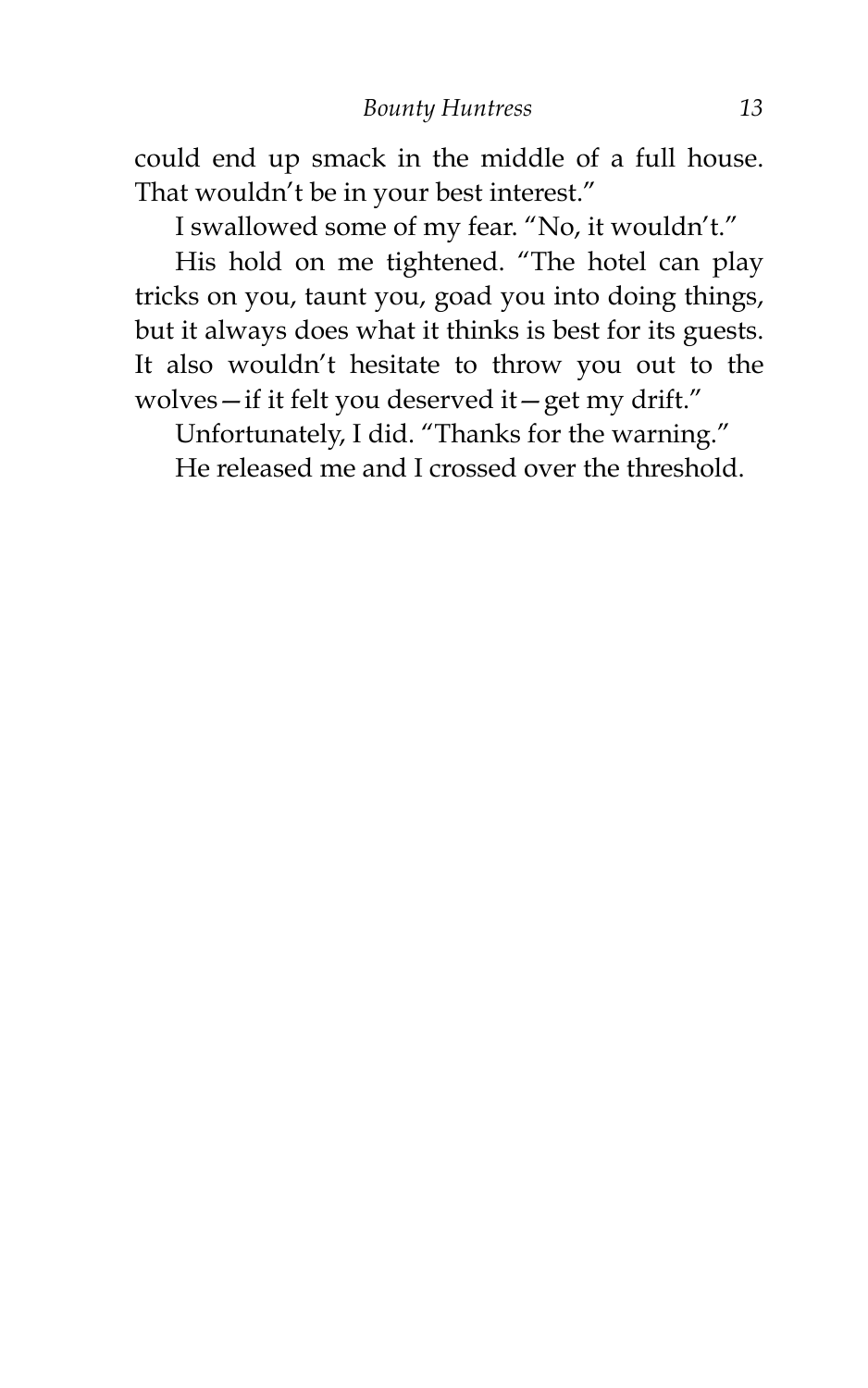### PURCHASE LOCATIONS

Bounty Huntress is available in print at Amazon and in digital format at the following major platforms:

Amazon: <https://goo.gl/8tHjoj>

Nook: <https://goo.gl/G00qdz>

iBooks: <https://goo.gl/Bjub59>

Kobo:<https://goo.gl/GweSIl>